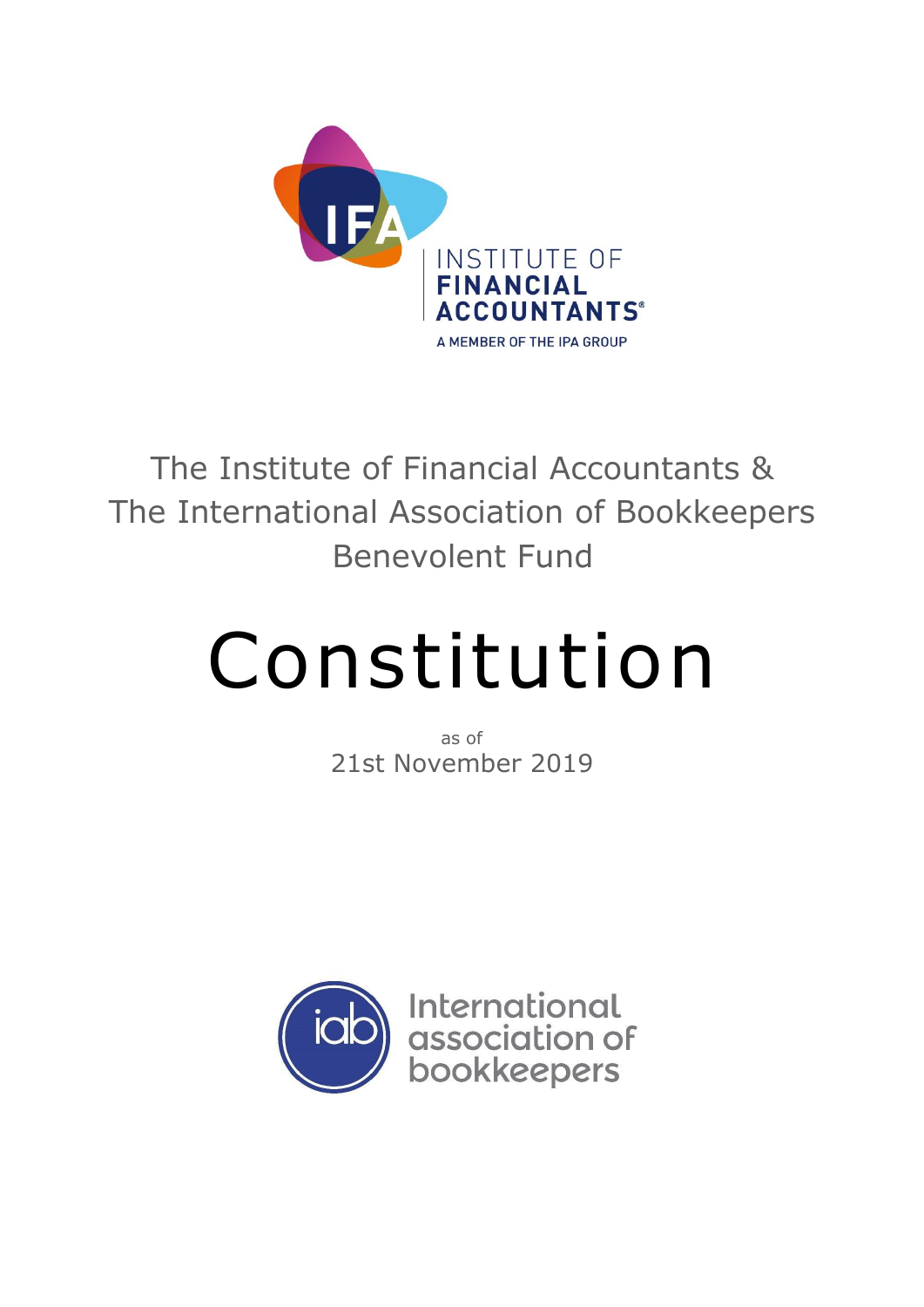# **Institute of Financial Accountants & International Association of Book-keepers Benevolent Fund (234082)**

**REVISED CONSTITUTION as amended at the Annual General Meeting held on 21 November 2019. This replaces the former Constitution adopted on 7th November 2018.**

# **PART 1**

1 Adoption of the Constitution.

The association and its property will be administered and managed in `` accordance with the provisions in Parts 1 and 2 of this constitution.

2 The Name. The association's name is The Institute of Financial Accountants and The International Association of Book-keepers Benevolent Fund (and in this document it is called the Charity).

# 3 The Objects

- (1) The Charity's objects (the Objects) are:
- (a) for the relief of persons who are or have been:
	- (i) "Full Members" of the Institute of Financial Accountants (a company registered in England and Wales with company number 09350923) (IFA), as that term is defined by the Articles of Association and Bye-Laws of the IFA, but excluding all persons whose full membership of the IFA is automatic by virtue of their membership of the Institute of Public Accountants (of Australia) or of any other organisation, or otherwise has been granted by the IFA under a reciprocal arrangement with any other organisation;
	- (ii) Members of The International Association of Book-keepers (a company registered in England and Wales with company number 01119378) (IAB), as defined in the Articles of Association and Bye Laws of the IAB;
	- (iii) the dependents of any of the persons described in (i) and (ii) above;
- (b) for the relief of persons who are current students of the IFA or the IAB.
	- ((a) and (b) together are the Beneficiaries)
	- (2) If the Trustees are unable to expend their income on the Beneficiaries, they may at their discretion apply surplus funds for the relief of the educational needs of persons studying to under- take the professional qualifications of the IFA and/or IAB.
	- (3) The Fund shall be raised by donation and voluntary subscriptions.
	- (4) Grants in any one financial year shall not exceed the total income of the previous two financial years without the consent of the members at a General Meeting.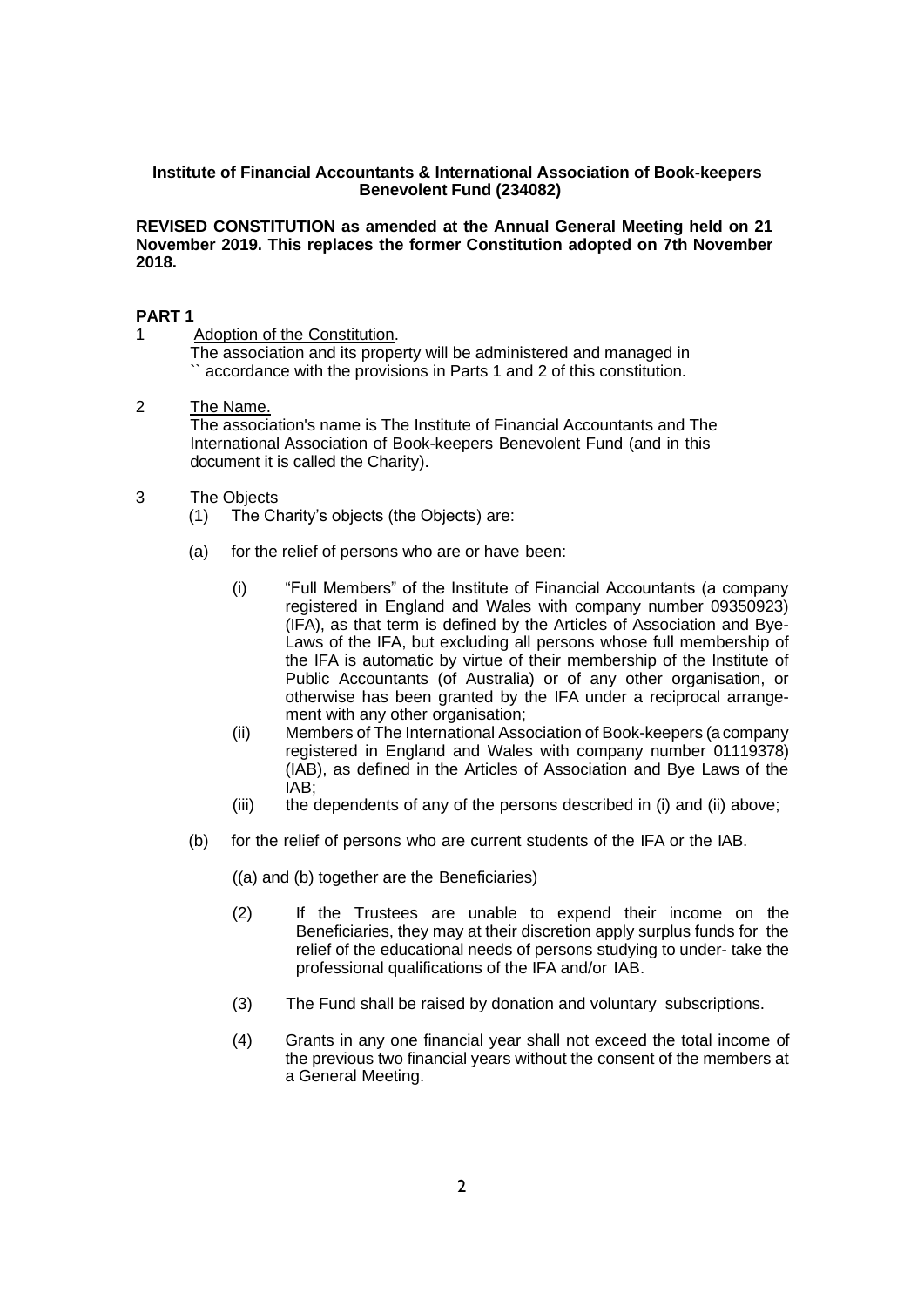## 4 Application of the Income and Property.

The income and property of the Charity shall be applied solely towards the promotion of the Objects.

A Trustee may be paid out of, or be reimbursed from, the property of the Charity for reasonable expenses properly incurred by him or her when acting on behalf of the Charity.

The Charity has an expenses policy laid down by the Trustees from time to time.

(1) No Trustee may be paid or receive any other benefit for being a Trustee.

(2) None of the income or property of the Charity may be paid or transferred directly or indirectly by way of dividend bonus or otherwise by way of profit to any member of the Charity.

This does not prevent:

(a) a member who is not also a Trustee from receiving reasonable and proper remuneration for any goods or services supplied to the Charity;

(b) a Trustee from receiving a benefit from the Charity in the capacity of a beneficiary of the Charity, provided that the Trustees comply with the provisions of sub clause (6) of the Trust Deed clause 4, or as a member of the Charity and upon the same terms as other members;

(c) the purchase of indemnity insurance for the Trustees against any liability that by virtue of any rule of law would otherwise attach to a trustee in respect of any negligence, default breach of duty or breach of trust of which he or she may be guilty in relation to the Charity but excluding:

(i) fines;

(ii) costs of unsuccessfully defending criminal prosecutions for offences arising out of the fraud, dishonesty or willful or reckless misconduct of the Trustee;

(iii) liabilities to the Charity that result from conduct that the Trustee knew or ought to have known was not in the best interests of the Charity or in respect of which the person concerned did not care whether that conduct was in the best interests of the Charity or not.

(3) If it is proposed that a Trustee should receive a benefit from the Charity that is not already permitted under clause (4), he or she must:

(i) declare his or her interest in the proposal;

(ii) be absent from that part of any meeting at which the proposal is discussed and take no part in any discussion of it;

(iii) not be counted in determining whether the meeting is quorate;

(iv) not vote on the proposal.

If the Trustees fail to follow this procedure, the resolution to confer a benefit upon the Trustee will be void and the Trustee must repay to the Charity the value of any benefit received by the Trustee from the Charity.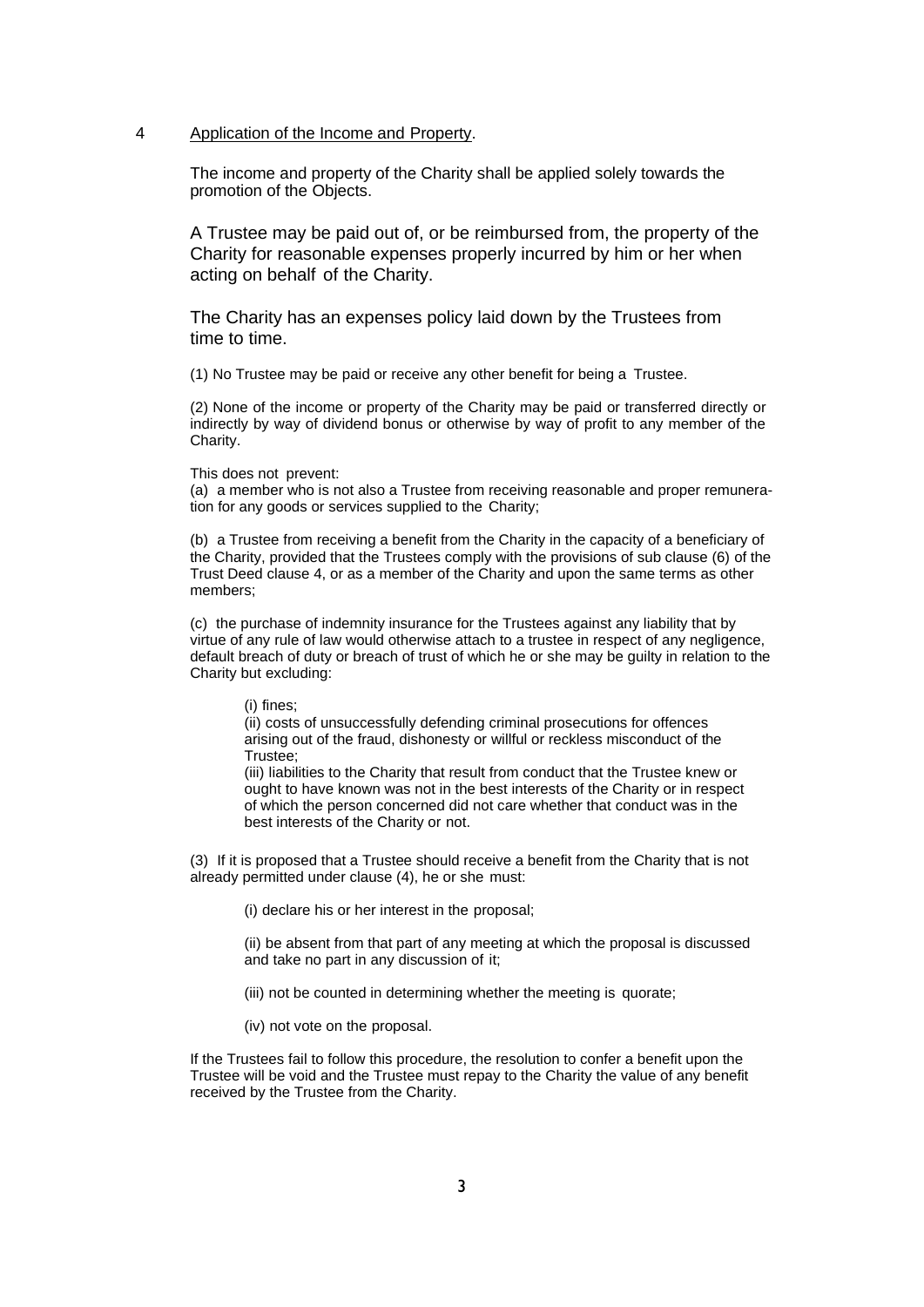(4) A Trustee must absent himself or herself from any discussions of the Trustees in which it is possible that a conflict will arise between his or her duty to act solely in the interests of the Charity and any personal interest (including but not limited to any personal financial interest) and take no part in the voting upon the matter.

(5) In this Clause 4, "Trustee" shall include any person firm or company connected with the Trustee.

#### 5 Dissolution.

(1) If the members resolve to dissolve the Charity the Trustees will remain in office as charity trustees and be responsible for winding up the affairs of the Charity in accordance with this clause.

(2) The Trustees must collect in all the assets of the charity and must pay or make provision for all the liabilities of the charity.

(3) The Trustees must apply any remaining property or money:

(a) directly for the Objects;

(b) by transfer to any charity or charities for purposes the same as or similar to the Charity;

(c) in such other manner as the Charity Commissioners for England and Wales ("the Commission") may approve in writing in advance.

(4) The members may pass a resolution before or at the same time as the resolution to dissolve the Charity specifying the manner in which the Trustees are to apply the remaining property or assets of the Charity and the Trustees must comply with the resolution if it is consistent with paragraphs (a) - (c) inclusive in sub-clause (3) above.

(5) In no circumstances shall the net assets of the Charity be paid to or distributed among the members of the Charity.

(6) The Trustees must notify the Commission promptly that the charity has been dissolved. If the Trustees are obliged to send the charity's accounts to the Commission for the accounting period which ended before its dissolution, they must send to the Commission the charity's final accounts.

#### 6 Amendments.

(1) Any provision contained in Part 1 of this constitution may be amended provided that: (a) no amendment may be made that would have the effect of making the Charity cease to be a charity at law;

(b) no amendment may be made to alter the Objects if the change would not be within the reasonable contemplation of the members of or donors to the Charity; (c) no amendment may be made to clause 4 without the prior written consent of the Commission;

(d) any resolution to amend a provision of Part 1 of this constitution is passed by a two-thirds majority, defined as two thirds of the total of members present and voting and members voting by proxy.

(2) Any provision contained in Part 2 of this constitution may be amended, provided that any such amendment is made by resolution passed by a two-thirds majority, defined as two thirds of the total of members present and voting and members voting by proxy.

(3) A copy of any resolution amending this constitution must be sent to the Commission within twenty-one days of it being passed.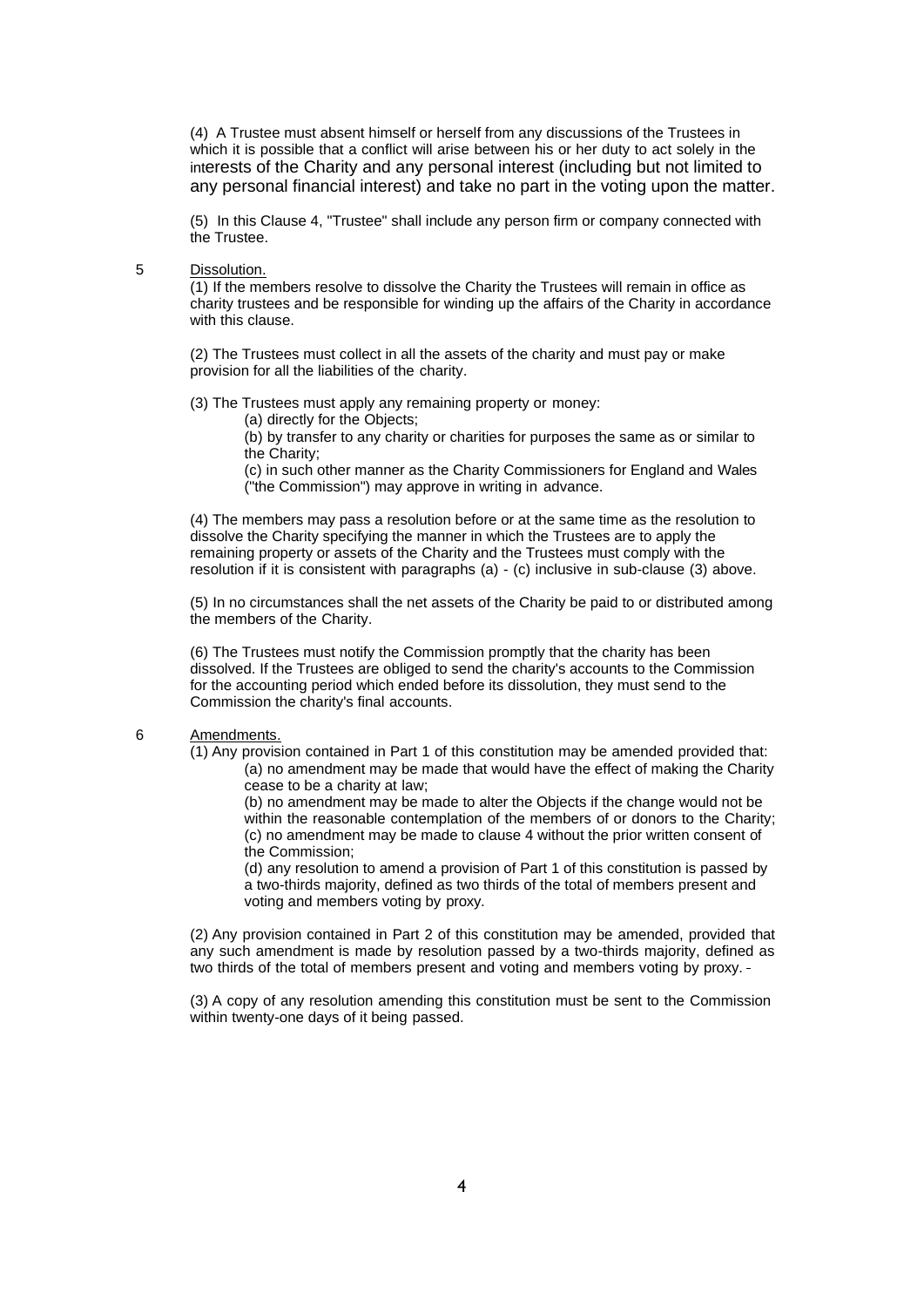#### **PART 2**

# 7 Membership

(1) Membership is open to all Beneficiaries who subscribe an amount to be set by the Trustees from time to time. This amount will be published and kept up to date on the Charity's website: [www.ifaiabbenfund.org.uk."](http://www.ifaiabbenfund.org.uk/)

(2) Members shall be entitled to be present and vote at all meetings which take place during the 12 months following the date of their subscription.

(3) Membership is not transferable to anyone else.

(4) The Trustees must keep a register of names and addresses of the members. Members wishing to contact another member, or all members, can put their request to the Trustees, who will consider the request and approve, if appropriate, for dissemination.

8 Termination of Membership.

Membership is terminated if: (1) the member dies;

(2) the person fails to subscribe within 12 months of his/her previous subscription;

(3) the member is removed from membership by a resolution of the Trustees that it is in the best interests of the Charity that his or her membership is terminated. A resolution to remove a member from membership may only be passed if:

(a) the member has been given at least twenty-one days' notice in writing of the meeting of the Trustees at which the resolution will be proposed and the reasons why it is to be proposed;

(b) the member or, at the option of the member, the member's representative (who need not be a member of the Charity) has been allowed to make representations to the meeting.

9 General meetings.

(1) The Charity must hold a general meeting within fifteen months of the date of the adoption of this constitution.

(2) An annual general meeting must be held in each subsequent year for the purpose of receiving the report of the Trustees and the accounts of the Fund for the end of the previous financial year. Not more than fifteen months may elapse between successive annual general meetings.

(3) If an Annual General Meeting is postponed then those members eligible to vote will also be eligible to vote at the postponed meeting.

(4) All general meetings other than annual general meetings shall be called special general meetings.

(5) The Trustees may call a special general meeting at any time.

(6) The Trustees must call a special general meeting if requested to do so in writing by at least ten members. The request must state the nature of the business that is to be discussed.

(7) General meetings shall be chaired by the person who has been elected as Chairman of Trustees.

(8) If there is no such person or he or she is not present within fifteen minutes of the time appointed for the meeting a Trustee nominated by the Trustees shall chair the meeting.

(9) If no Trustee is present within fifteen minutes after the time appointed for holding it, the members present and entitled to vote must choose one of their number to chair the meeting.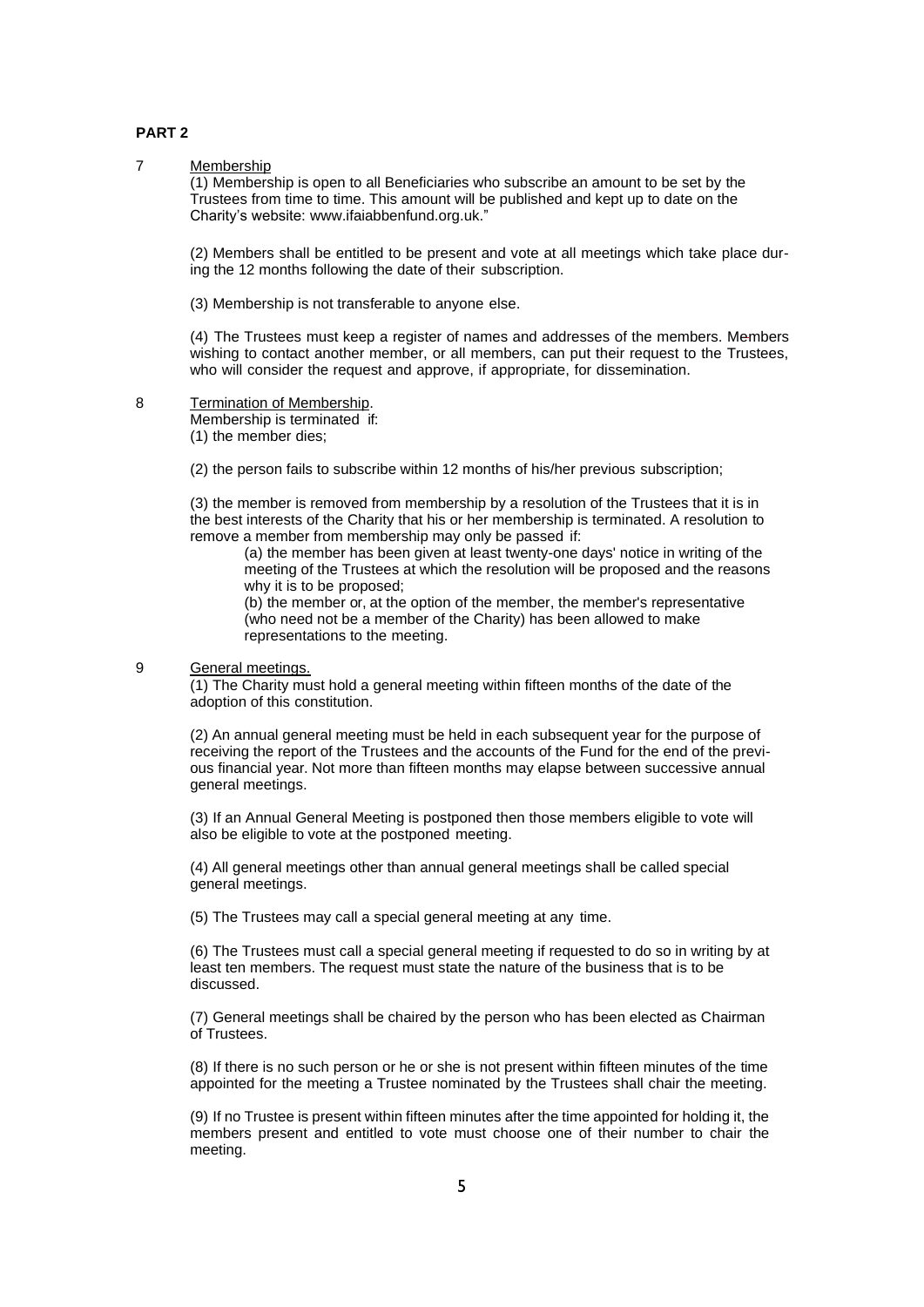#### 10 Notice.

(1) The minimum period of notice required to hold any general meeting of the Charity is twenty-one clear days from the date on which the notice is deemed to have been given.

(2) A general meeting may be called by shorter notice, if it is so agreed by all the members entitled to attend and vote.

(3) The notice must specify General or Special, the date, time and place of the meeting and the general nature of the business to be transacted.

(4) The notice must be given to all the members and to the Trustees.

#### 11 Quorum.

(1) No business shall be transacted at any general meeting unless a quorum is present.

(2) A quorum is; 3 members entitled to vote upon the business to be conducted at the meeting.

# 12 Votes.

(1) Each member shall have one vote but if there is an equality of votes the person who-is chairing the meeting shall have a casting vote in addition to any other vote he or she may have.

(2) A member being unable to be personally present at any Meeting may appoint in writing another member as his Proxy.

(3) The appointment of a Proxy must be in writing and state the name and IFA/IAB membership number or student number of the member appointing the proxy and of the member appointed and the general meeting in relation to which that person is appointed. The proxy notice would remain valid if the meeting should be postponed until the meeting has taken place.

(4) The Charity may require proxy notices to be delivered in a particular form which may differ from time to time. Proxy notices may specify how the proxy appointed is to vote or abstain from voting, on one or more resolutions. If there is no indication otherwise, the person appointed may use his/her discretion.

(5) Proxy notices must be delivered to the address indicated on the Notice of Meeting seven days before the date of the general meeting to which the proxy notice applies.

(6) A proxy notice may be revoked if it is in writing and is notified to the Chairman of the Trustees before the time the meeting is due to commence. Proxies are also negated if the member attends the meeting.

(7) A resolution in writing signed by each member who would have been entitled to vote upon it had it been proposed at a general meeting shall be effective. It may comprise several copies each signed by or on behalf of one or more members.

#### 13 Trustees.

(1) The Charity and its property shall be managed and administered by the Trustees elected in accordance with this constitution and who shall elect a Chairman from amongst their number.

(2) The Trustees may employ and remunerate such staff as are necessary for carrying out the work of the Charity

(3) A Trustee must be a member of the Charity.

(4) No one may be appointed a Trustee if he or she would be disqualified from acting under the provisions of Clause 16.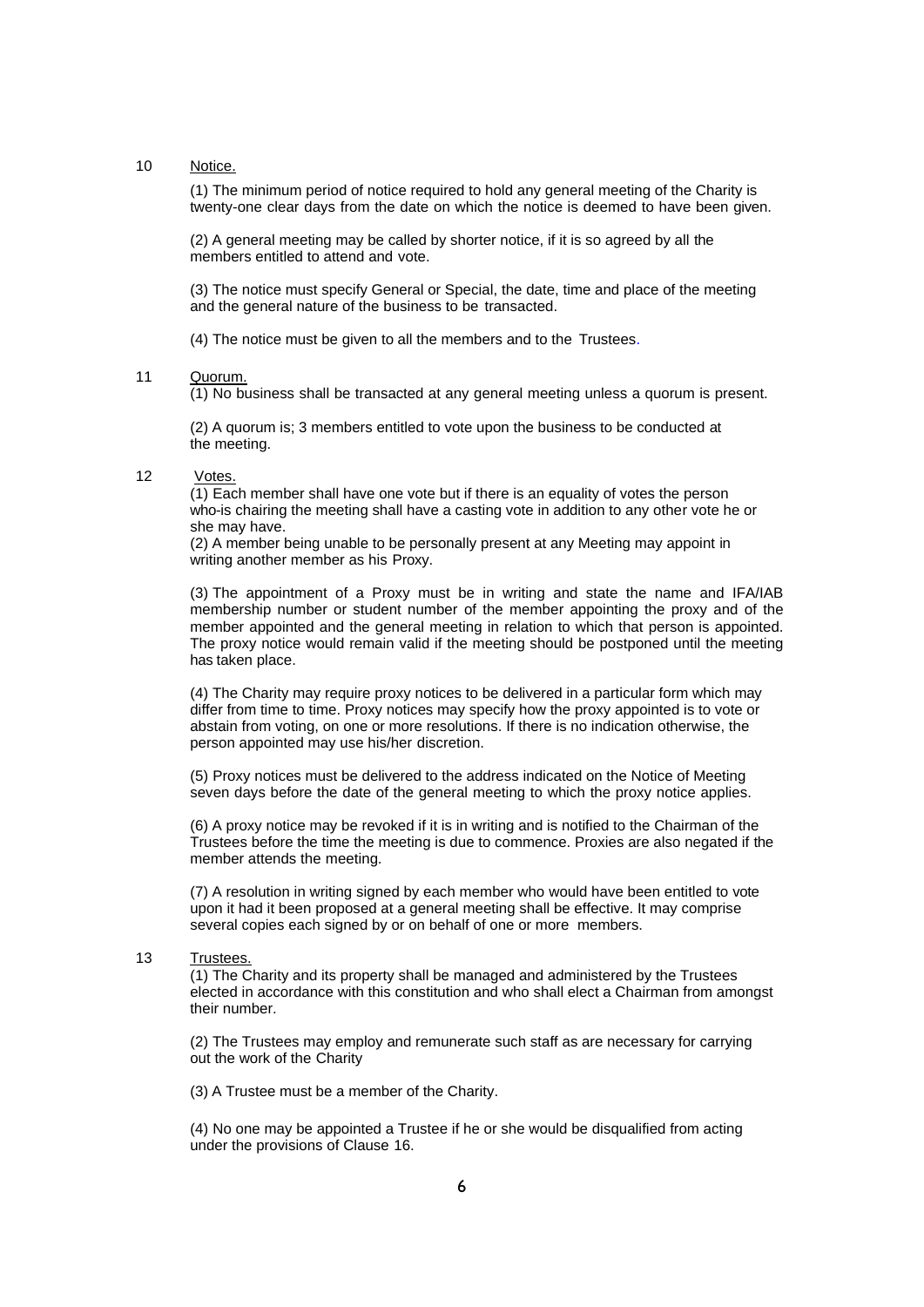(5) The number of Trustees shall be four.

(6) No business shall be transacted at any meeting of the Trustees unless a quorum is present. A quorum is 3 Trustees entitled to vote upon the business to be conducted at the meeting.

(7) A Trustee may not appoint anyone to act on his or her behalf at meetings of the Trustees.

14 The Appointment of Trustees.

(1) The Charity in general meeting shall elect the Trustees.

(2) One Trustee should retire each year, although this Trustee may also stand for re-election. No Trustee will serve for more than four years without re-election.

15 Powers of Trustees.

(1) The Trustees must manage the business of the Charity and they have the following powers in order to further the Objects

(a) to grant relief at their absolute discretion or to refuse to grant relief, without assigning a reason, subject to the provisions of clause 3.4.

(b) to make payments to the Benevolent Fund of any similar professional institution, subject to the prior approval of members at a General Meeting and within the terms of clause 3.4.

(c) to acquire, merge with or enter into any partnership or joint venture arrangement with any other charity formed for any of the Objects;

(d) to obtain and pay for such goods and services as are necessary for carrying out the work of the Charity;

(e) to open and operate such bank and other accounts as the Trustees consider necessary, any cheque or other document authorising the payment of money shall require the signatures of two Trustees.

(f) to invest funds and to delegate the management of funds in the same manner and subject to the same conditions as the trustees of a trust are permitted to do by the Trustee Act 2000;

(g) to do all such other lawful things as are necessary for the achievement of the Objects;

(2) No alteration of this constitution or any special resolution shall have retrospective effect to invalidate any prior act of the Trustees.

16 Disqualification and Removal of Trustees.

A Trustee shall cease to hold office if he or she:

(1) is disqualified from acting as a Trustee by virtue of section 72 of the Charities Act 1993 (or any statutory re-enactment or modification of that provision);

(2) ceases to be a member of the Charity;

(3) becomes bankrupt or insolvent

(4) becomes incapable by reason of mental disorder, illness or injury of managing and administering his or her own affairs;

(5) resigns as a Trustee by notice to the Charity

(6) is absent without the permission of the Trustees from three consecutive meetings or all their meetings held within a period of six consecutive months and the Trustees resolve that his or her office be vacated.

After such a vacation the remaining trustees may appoint a qualifying person to be a trustee in their place until the conclusion of the next AGM (clause 14.2)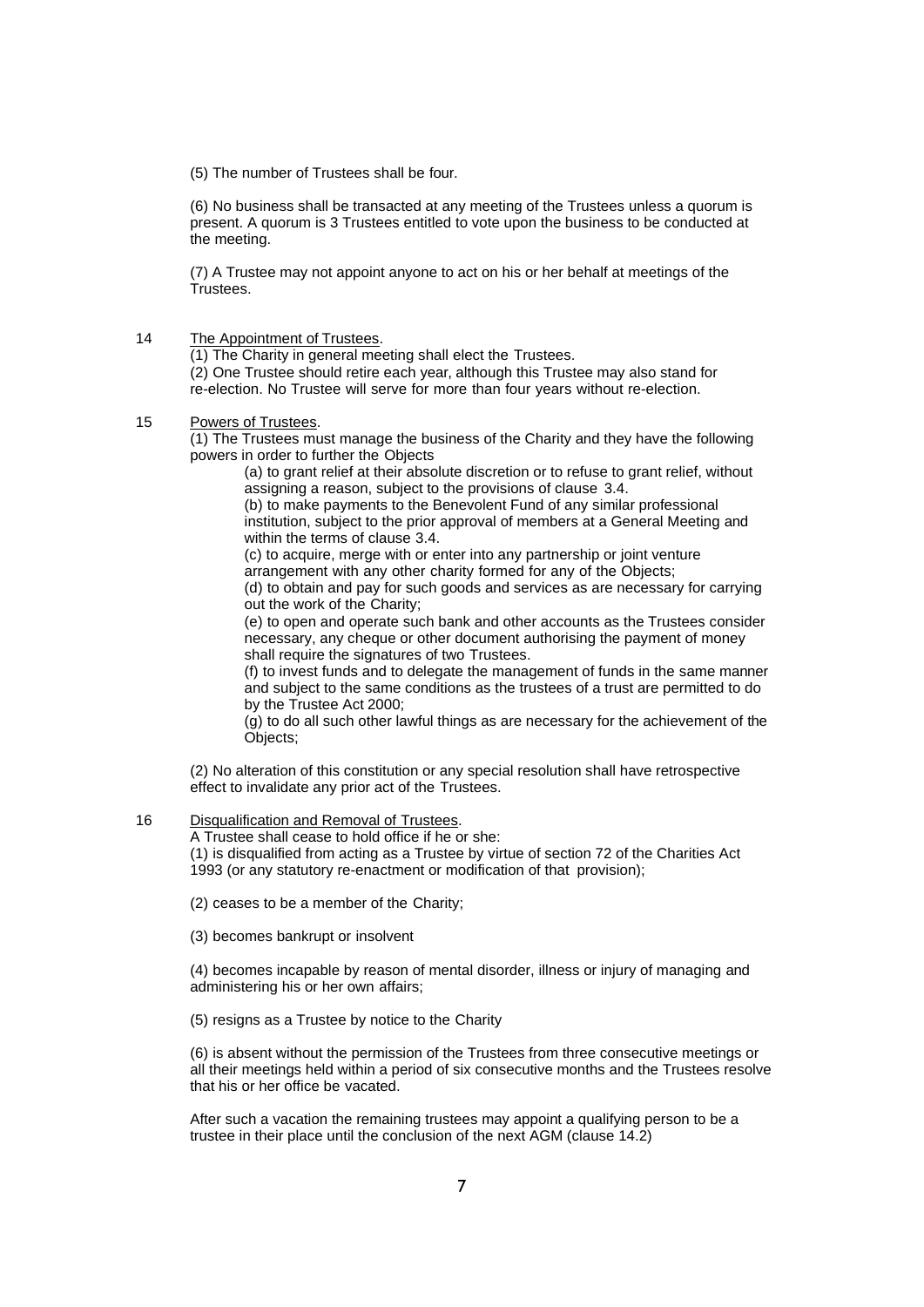17 Proceedings of Trustees.

(1) The Trustees may regulate their proceedings as they think fit, subject to the provisions of this constitution.

(2) Any Trustee may call a meeting of the Trustees.

(3) The secretary must call a meeting of the Trustees if requested to do so by a Trustee.

(4) Questions arising at a meeting may be decided by a majority vote. In the event of a split vote the motion will be lost.

(5) A resolution in writing signed by all the Trustees entitled to receive notice of a meeting of Trustees and to vote upon the resolution shall be as valid and effectual as if it had been passed at a meeting of the Trustees.

(6) The resolution in writing may comprise several documents containing the text of the resolution in like form each signed by one or more Trustees.

#### 18 Irregularities in Proceedings.

(1) All acts done by a meeting of Trustees, shall be valid notwithstanding the participation of a Trustee:

- who was disqualified from holding office;
- who had previously retired or who had been obliged by the constitution to vacate office;
- who was not entitled to vote on the matter, whether by reason of a conflict of interest or otherwise,

(2) No resolution or act of:

(a) the Trustees;

(b) the Charity in general meeting,

shall be invalidated by reason of the failure to give notice to any Trustee or member or by reason of any procedural defect in the meeting unless it is shown that the failure or defect has materially prejudiced a member or the beneficiaries of the Charity.

19 Minutes.

The Trustees must keep minutes of all:

(1) appointments of Trustees made by the Trustees;

- (2) proceedings at meetings of the Charity;
- (3) meetings of the Trustees including:
	- the names of the Trustees present at the meeting;
	- the decisions made at the meetings; and
	- where appropriate the reasons for the decisions.

## 20 Annual Report and Return and Accounts.

(1) The Trustees must comply with their obligations under the Charities Act 1993 and the Charities Act 2006 with regard to:

(a) the keeping of accounting records for the Charity;

- (b) the preparation of annual statements of account for the Charity;
- (c) the transmission of the statements of account to the Charity;
- (d) the preparation of an annual report and its transmission to the Commission;
- (e) the preparation of an annual return and its transmission to the Commission.

(2) Accounts must be prepared in accordance with the provisions of any Statement of Recommended Practice issued by the Commission.

21 Registered particulars.

The Trustees must notify the Commission promptly of any changes to the Charity's entry on the Central Register of Charities.